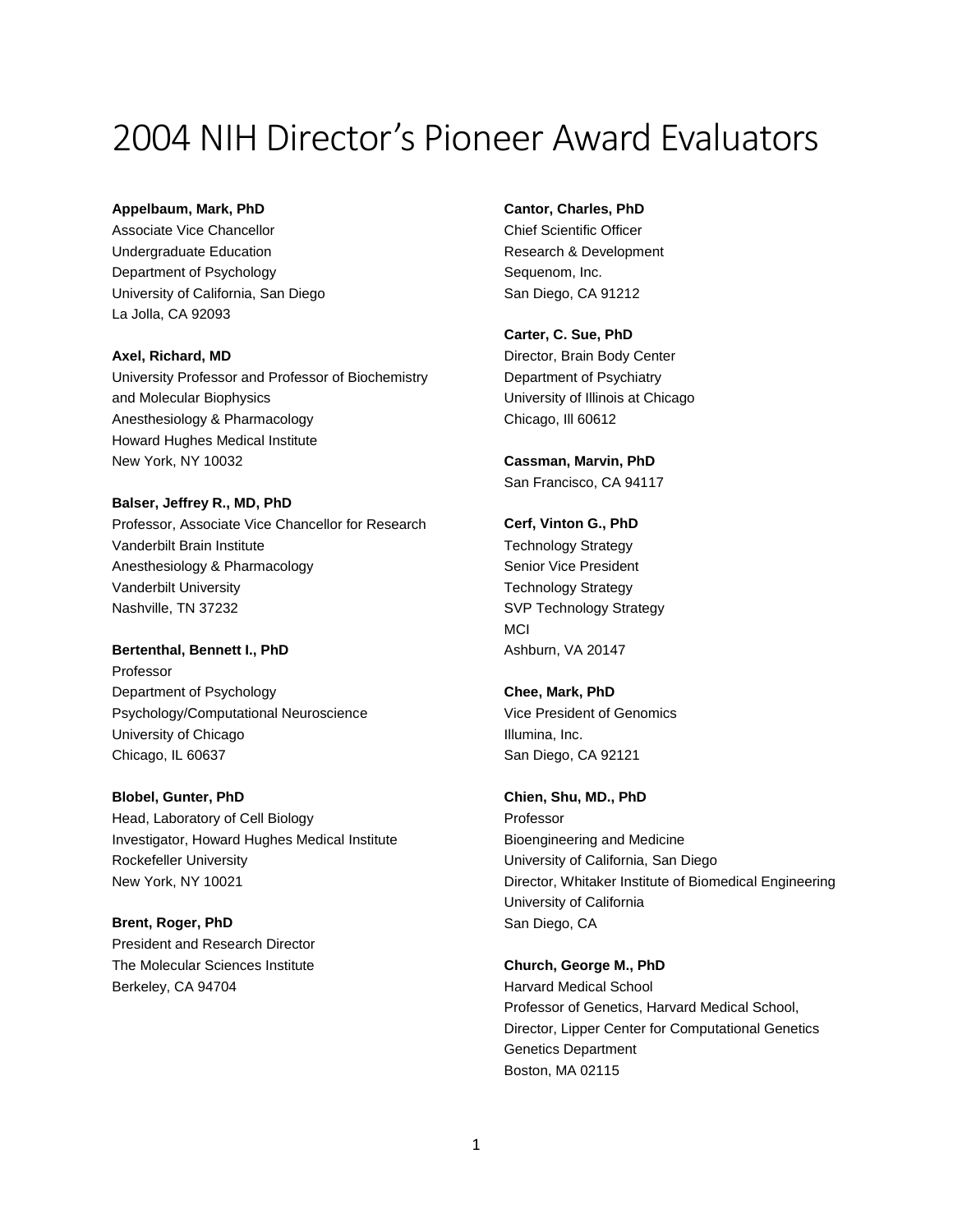#### **Costanzo, Phillip R., PhD**

Professor Psychology, Social & Health Science Department of Psychology Duke University Durham, NC 27705

## **Cross, Frederick R., PhD**

Head Laboratory of Yeast Molecular Genetics Rockefeller University New York, NY 10021

#### **Crowley, William F., Jr., MD**

Chief, Reproductive Endocrine Unit of the Dept. of Medicine Massachusetts General Hospital and Director of the Reproductive Endocrine Sciences Center at Harvard Medical School Clinical Research Program Massachusetts General Hospital Boston, MA 02114

#### **Cullen, Bryan, PhD**

James B. Duke Professor, Center of Virology Molecular Genetics and Microbiology Duke University Medical Center Durham, NC 27710

### **Davidson, Eric, PhD**

Norman Chandler Professor of Cell Biology Division of Biology California Institute of Technology Pasadena, CA 91125

#### **Dervan, Peter, PhD**

Bren Professor of Chemistry Division of Chemistry & Chemical Engineering California Institute of Technology Pasadena, CA 91125

## **Duyk, Geoffrey, MD, PhD** Managing Director Life Sciences TPG Ventures San Francisco, CA 94104

#### **Eisen, Michael B., PhD**

Assistant Adjunct Professor of Genetics and Development Member, Lawrence Berkeley Laboratory, Life Sciences Division University of California, Berkeley Lawrence Berkeley National Lab Berkeley, CA 94720

#### **Falkow, Stanley, PhD**

Professor of Microbiology and Immunology, Geographic Medicine and Infectious Diseases Department of Microbiology and Immunology School of Medicine Stanford University Stanford, CA 94305

#### **Farquhar, Marilyn G., PhD**

Professor and Chair University of California San Diego Department of Cellular and Molecular Medicine University of California, San Diego La Jolla, CA 92093

#### **Fire, Andrew, PhD**

Adjunct Professor Stanford University Departments of Pathology and Genetics Stanford School of Medicine Stanford University Stanford, CA 94305

#### **Fodor, Stephen PA, PhD**

Chairman & CEO Affymetrix, Inc. Santa Clara, CA 95051

#### **Gage, Fred H., PhD**

Professor, Laboratory of Genetics Laboratory of Genetics Salk Institute for Biology Studies The Salk Institute San Diego, CA 92186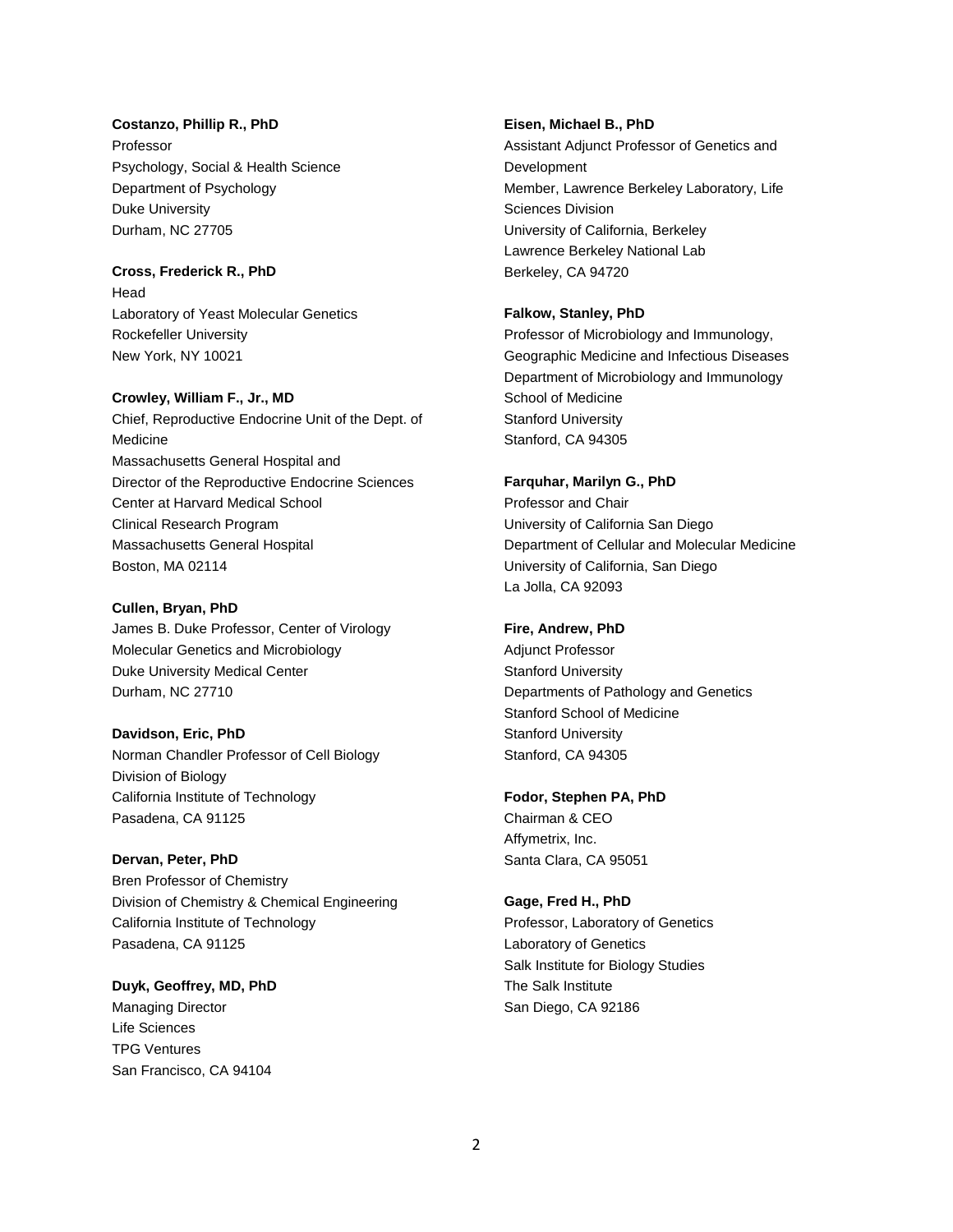## **Galas, David J., PhD** Chancellor, Chief Scientific Officer Norris Professor of Applied Life Sciences Keck Graduate Institute Claremont, CA 91711

#### **Gilman, Alfred, MD, PhD**

Raymond and Ellen Willie Distinguished Chair in Molecular Neuropharmacology in Honor of Harold B. Crasilneck, Ph.D. Department of Pharmacology UT Southwestern Dallas, TX 75390

#### **Ginsburg, David, MD**

Professor of Internal Medicine and Human Genetics Investigator, Howard Hughes Medical Institute Departments of Internal Medicine and Human **Genetics** Howard Hughes Medical Institute and the University of Michigan Ann Arbor, MI 48109

#### **Goldman, Lee, MD, MPH**

**Chair** Department of Medicine Associate Dean of Clinical Affairs University of California, San Francisco San Francisco, CA 94143

#### **Gray, Harry B., PhD**

Arnold O. Beckman Professor of Chemistry Founding Director, Beckman Institute Caltech Chemistry California Institute of Technology Pasadena, CA 91125

#### **Haase, Ashley T., MD**

Regents Professor Department of Microbiology University of Minnesota Minneapolis, MN 55455

#### **Hauser, Robert M., PhD**

Vilas Research Professor of Sociology; Director Center for Demography of Health and Aging Department of Sociology University of Wisconsin-Madison Madison, WI 53706

#### **Hunkapiller, Michael W., PhD**

President Applied Biosystems Senior Vice President, Applera Corporation Applied Biosystems Foster City, CA 94404

#### **Jackson, James, PhD**

Daniel Katz Distinguished Prof of Psychology Institute for Social Research/Psychology/Public Health University of Michigan Ann Arbor, MI 48106

#### **Kipnis, David M., MD**

Distinguished University Professor of Medicine Department of Internal Medicine Washington University in St. Louis St. Louis, MO 63110

#### **Kleber, Herbert, MD**

Professor of Psychiatry Director, Division of Substance Abuse College of Physicians and Surgeons Columbia University New York, NY 10032

#### **Kleinman, Arthur, MD**

Esther and Sidney Rabb Professor of Anthropology and Chair Department of Anthropology Harvard University Professor of Medical Anthropology and Professor of **Psychiatry** Department of Social Medicine Harvard Medical School Cambridge, MA 02138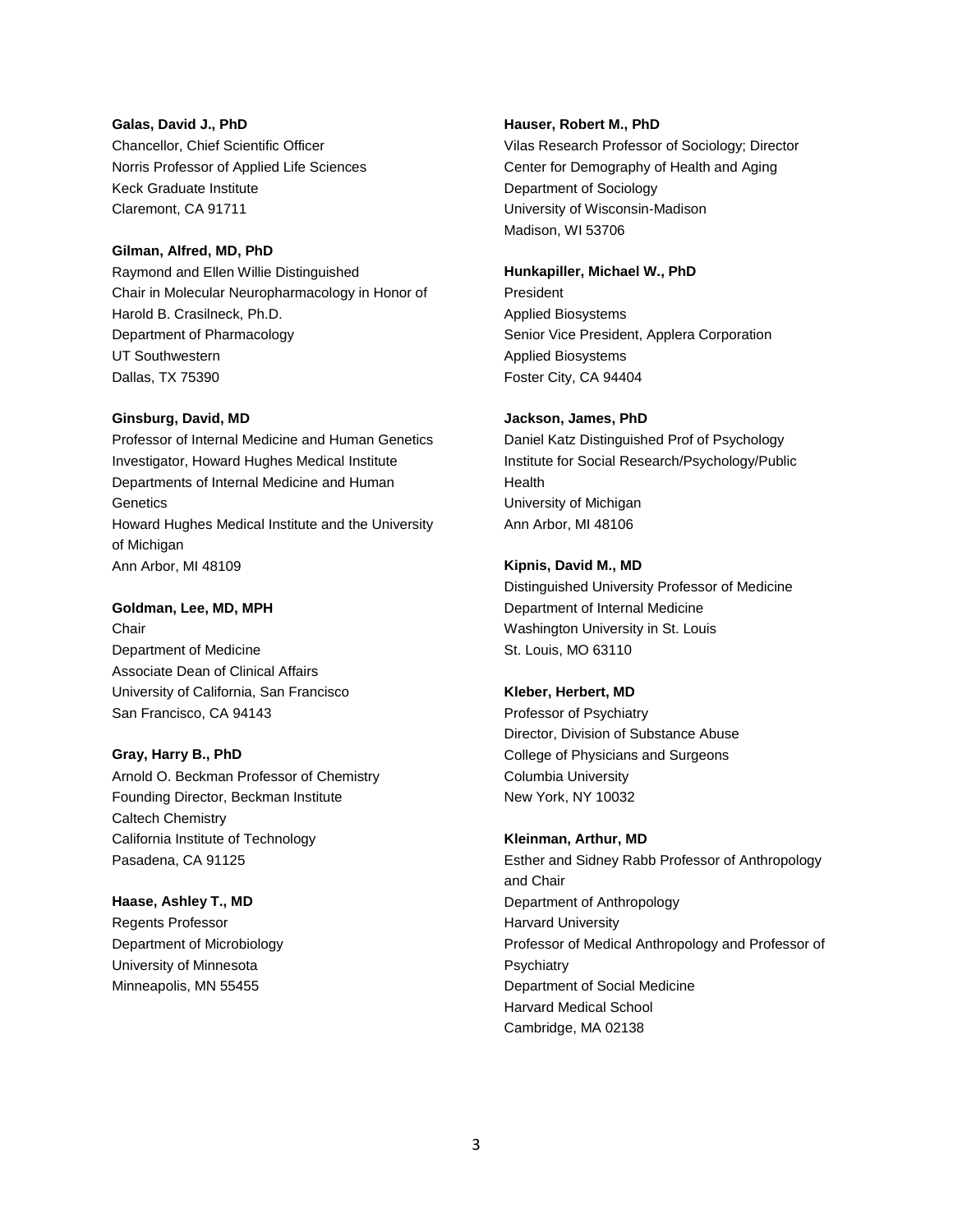#### **Kucherlapati, Raju, MD, PhD**

Paul C. Cabot Professor of Genetics Department of Genetics Partners Center for Genetics and Genomics Harvard Medical School Boston, MA 02115

#### **Lagakos, Stephen, PhD**

Henry Pickering Walcott Professor of Biostatistics Department of Biostatistics Harvard School of Public Health Boston, MA 02115

#### **Lauffenburger, Douglas A., PhD**

Whitaker Professor Biological Engineering & Chemical Engineering Division Biological Engineering Division Massachusetts Institute of Technology Cambridge, MA 02139

#### **Lipscomb, William N., PhD**

Abbott & James Lawrence Professor of Chemistry, **Emeritus** Department of Chemistry Harvard University Cambridge, MA 02138

#### **Martinez, Joseph, PhD**

Professor of Neurobiology Ewing Halsell Professor of Neuroscience Department of Biology University of Texas San Antonio San Antonio, TX 78249

#### **Mekalanos, John, PhD**

Adele Lehman Professor Department of Microbiology & Molecular Genetics Harvard Medical School Boston, MA 02115

## **Menken, Jane, PhD Director** Institute of Behavioral Science University of Colorado at Boulder Boulder, CO 80309

#### **Montague, P. Read, PhD**

Professor, Department of Neuroscience Professor, Department of Psychiatry and Behavioral **Sciences** Director, Human Neuroimaging Lab Baylor College of Medicine Houston, TX 77030

#### **Nathan, David G., MD**

President Emeritus, Dana Farber Cancer Institute Robert A. Stranahan Distinguished Professor of Pediatrics and Professor of Medicine Harvard Medical School Boston, MA 02115

#### **Newsome, William T., PhD**

Professor of Neurobiology Department of Neurobiology Howard Hughes Medical Institute Stanford University School of Medicine Stanford, CA 94305

#### **Palese, Peter, PhD**

Professor & Chair Department of Microbiology Mount Sinai School of Medicine New York, NY 10029

#### **Perelson, Alan S., PhD**

Senior Fellow Theoretical Division Los Alamos National Laboratory Los Alamos, NM 87545

#### **Poterba, James, PhD**

Associate Department Head/Mitsui Professor Department of Economics Massachusetts Institute of Technology Cambridge, MA 02139

#### **Reed, Randall, PhD**

Professor Department of Molecular Biology & Genetics Johns Hopkins School of Medicine Baltimore, MD 21205